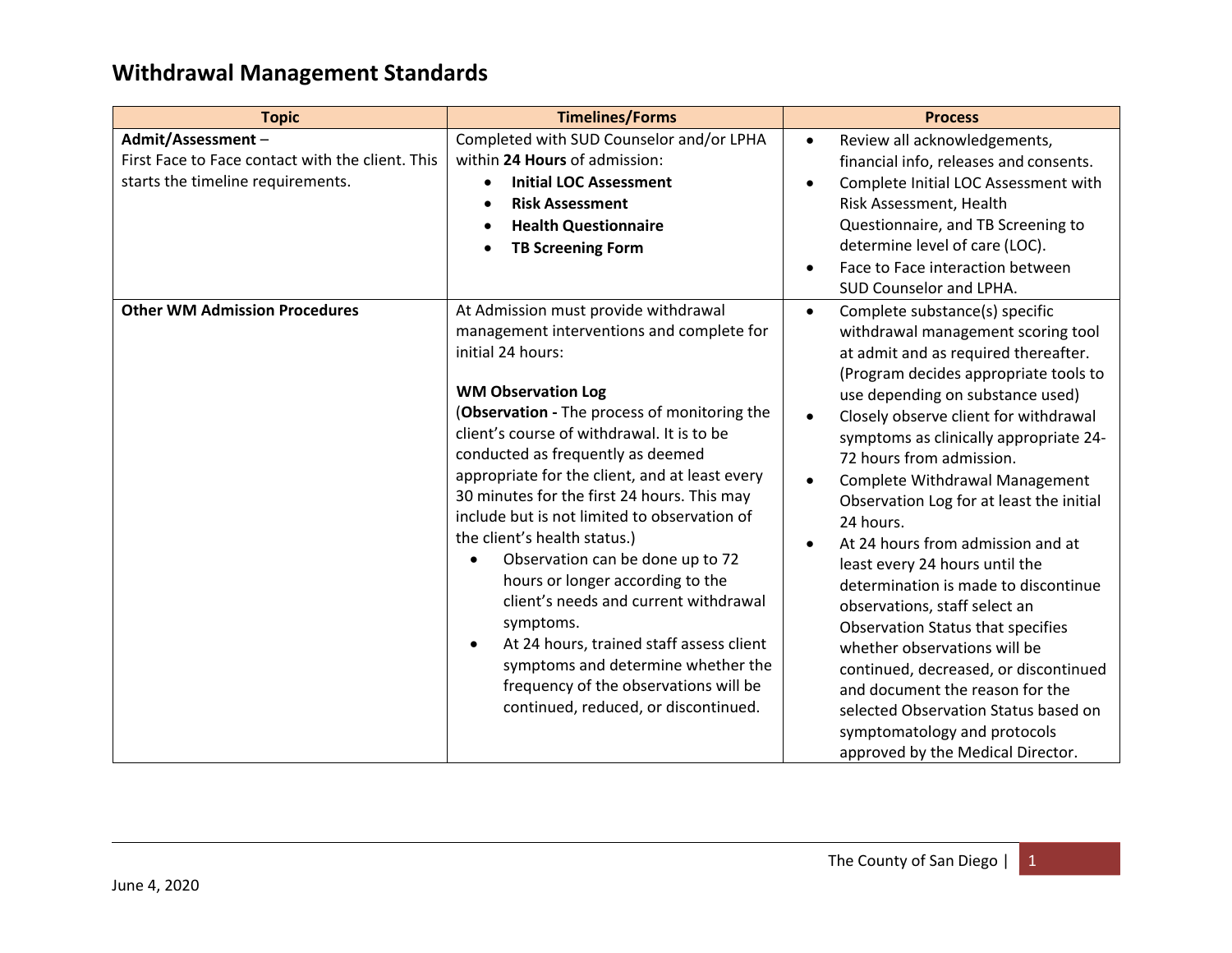| Withdrawal Management (WM) Treatment<br>Plan, Diagnosis and Medical Necessity (use<br>of ASAM LOC, DSM 5 Dx) | These 2 forms are be completed within 72<br>hours of admission:<br><b>DDN</b><br>$\bullet$<br><b>WM Treatment plan</b><br>This form is completed prior to a planned<br>discharge and/or at maximum of 7 days from<br>admission to withdrawal management:<br><b>Level of Care</b><br>Recommendation                                                                                                                                                                                                                                                                                                                                                   | LPHA establishes medical necessity<br>$\bullet$<br>criteria via DSM 5 and ASAM LOC.<br>LPHA must document the criteria met<br>$\bullet$<br>specific to the substance use disorder<br>diagnosis.<br>Complete individualized WM<br>$\bullet$<br>Treatment Plan by SUD Counselor and/<br>or LPHA<br>Tx Plan signed by client as soon as<br>$\bullet$<br>clinically appropriate (or document<br>why client did not sign)<br>Client offered MAT services whenever<br>appropriate.<br>LOC Recommendation is used to assist<br>the client with transition to the<br>appropriate next level of care.            |
|--------------------------------------------------------------------------------------------------------------|------------------------------------------------------------------------------------------------------------------------------------------------------------------------------------------------------------------------------------------------------------------------------------------------------------------------------------------------------------------------------------------------------------------------------------------------------------------------------------------------------------------------------------------------------------------------------------------------------------------------------------------------------|---------------------------------------------------------------------------------------------------------------------------------------------------------------------------------------------------------------------------------------------------------------------------------------------------------------------------------------------------------------------------------------------------------------------------------------------------------------------------------------------------------------------------------------------------------------------------------------------------------|
| <b>Withdrawal Management (WM)</b><br><b>Programs: Physical Examination</b>                                   | WM programs must follow these physical<br>examination requirements within the                                                                                                                                                                                                                                                                                                                                                                                                                                                                                                                                                                        | The Physical Exam requirements can be<br>satisfied in these 3 ways:                                                                                                                                                                                                                                                                                                                                                                                                                                                                                                                                     |
| <b>Requirements</b>                                                                                          | timeline of 72 hours from admission to<br>program:<br>Program MD review of results of a<br>physical examination conducted<br>within the past 12 months; or provide<br>a physical examination of the client (if<br>the program is IMS certified).<br>If the physical examination results are<br>not reviewed within 72 hours or the<br>client has not had a physical<br>examination within the past 12<br>months or within 72 hours from<br>admission, the treatment plan must<br>include a goal for the client to obtain a<br>physical examination. This is required<br>even if the program is unable to assist<br>in completing the goal during the | Documentation of physical exam<br>results within the last 12 months, and<br>results are reviewed by the MD within<br>72 hours of admission.<br>Goal to obtain a physical exam on the<br>$\bullet$<br><b>Treatment Plan</b><br>(MD can perform the exam at the program.<br>Residential must have IMS certification for<br>this option)<br>Physical exam completed while at<br>$\bullet$<br>program, and MD reviews and<br>signs/dates the physical exam.<br>(Printed name/signature and date<br>need to be adjacent and done within<br>72 hours of admission. A stamped<br>signature is not acceptable.) |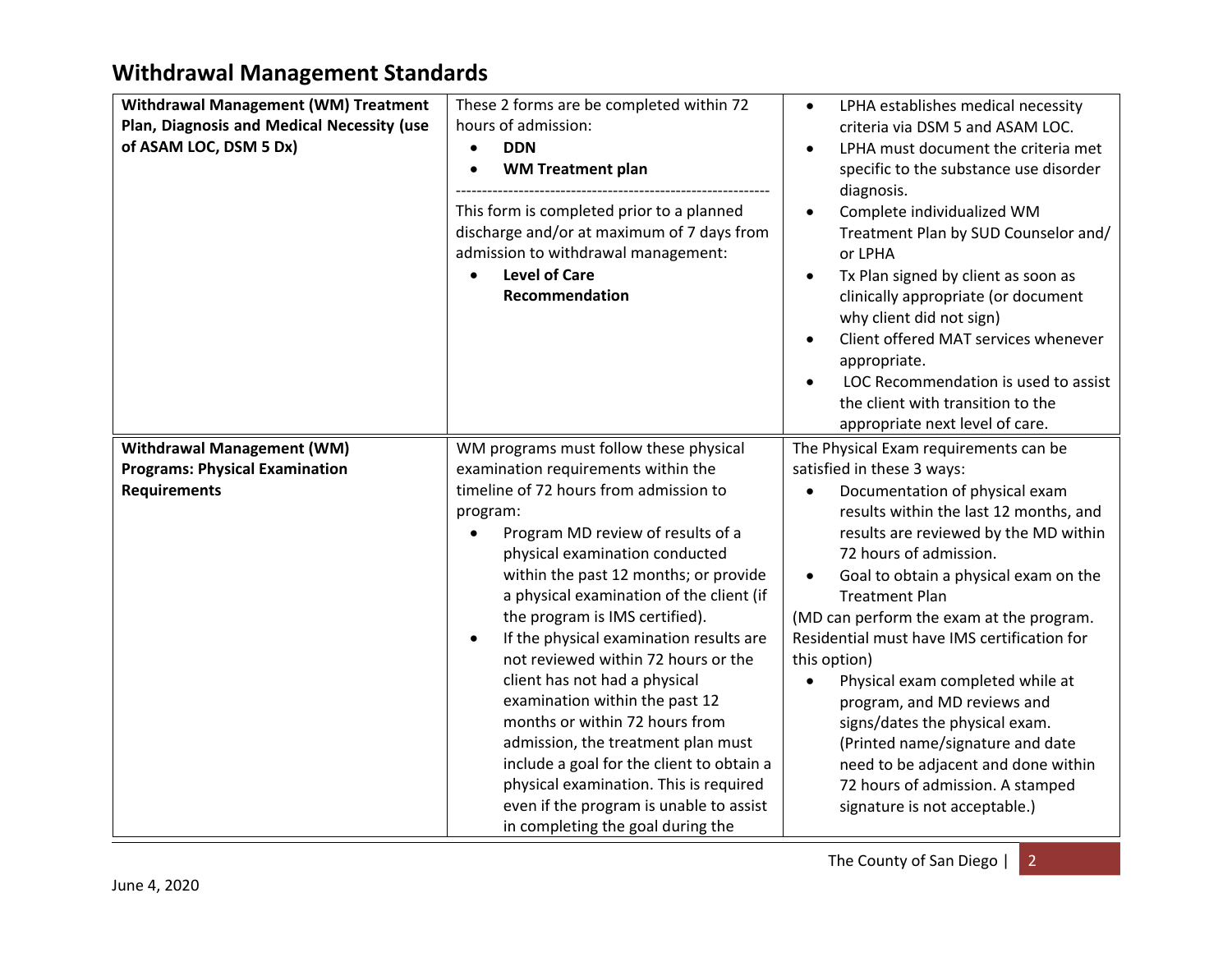|                                              | client's treatment episode.<br>Disallowances related to this issue for<br>chart reviews will be for new clients<br>and new treatment plans as of<br>November 1st, 2019 at WM programs.<br>(As found in the Oct 2019 Up to the<br>Minute) |                                                                                                                                                                                                                                        |
|----------------------------------------------|------------------------------------------------------------------------------------------------------------------------------------------------------------------------------------------------------------------------------------------|----------------------------------------------------------------------------------------------------------------------------------------------------------------------------------------------------------------------------------------|
| <b>Incidental Medical Services (IMS)</b>     | Complete within 72 hours from admission:                                                                                                                                                                                                 | Face to Face assessment by Medical                                                                                                                                                                                                     |
| (Recommended but not required)               | <b>DHCS 4026 Form (IMS Certification)</b><br>(See DHCS Info Notice 18-031 for IMS<br>guidelines)                                                                                                                                         | Doctor or Healthcare Practitioner<br>(must be within scope of practice)                                                                                                                                                                |
| <b>Drug Toxicology Testing and Screening</b> | Upon admission and per program policies<br>complete:<br><b>Drug Test and Results Log</b>                                                                                                                                                 | Breathalyzer<br>$\bullet$<br><b>Urine Screening</b><br>$\bullet$<br><b>Blood Testing</b><br>$\bullet$<br>Document results and reporting<br>$\bullet$<br>Documents and documentation of<br>results must be filed in client chart.       |
| <b>Centrally Stored Medications</b>          | Throughout the client's stay, complete:<br><b>Centrally Stored Medication and</b><br><b>Destruction Record</b>                                                                                                                           | Medication storage requirements<br>$\bullet$<br>within Federal, State and local<br>regulations.<br>Proper storage and handling of<br>$\bullet$<br><b>Schedule II-IV Medications</b><br>Diversion Control Policy and staff<br>$\bullet$ |
| <b>Disposal of Client Medications</b>        | Within 30 Days of discharge                                                                                                                                                                                                              | Disposal of unclaimed medications<br>$\bullet$<br>Policy and Procedure in place for a<br>disposal plan that follows Federal,<br>State and local regulations.                                                                           |
| <b>Medication Self-Administration</b>        | Admission throughout client stay                                                                                                                                                                                                         | Inventory of prescribed and over the<br>$\bullet$<br>counter medication with required<br>information upon admission.<br>Medication times logged/monitored                                                                              |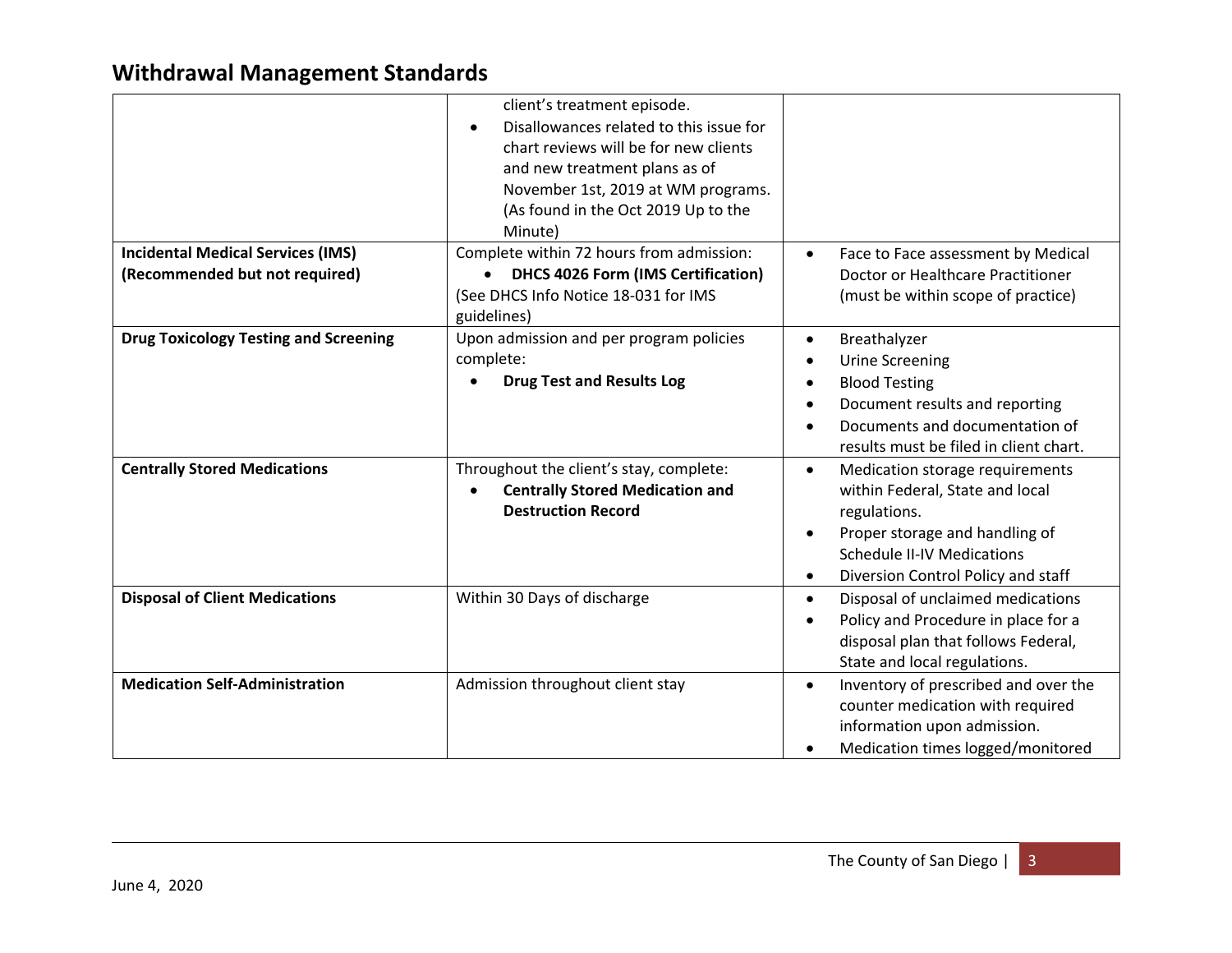| <b>Naloxone</b>                     | Permitted at all residential and AOD<br>treatment programs                                                                                                              | Recorded, stored and destroyed in<br>$\bullet$<br>same manner as Rx medications.<br>Administering staff competency per<br>AOD standards.<br>Stocking doses<br>Policies, procedures and protocols.<br>$\bullet$                                                                                                                                                                                                                                                                                                                                                                                                                                                                                                                                                                                                                                                                                                                                                                                                                                                          |
|-------------------------------------|-------------------------------------------------------------------------------------------------------------------------------------------------------------------------|-------------------------------------------------------------------------------------------------------------------------------------------------------------------------------------------------------------------------------------------------------------------------------------------------------------------------------------------------------------------------------------------------------------------------------------------------------------------------------------------------------------------------------------------------------------------------------------------------------------------------------------------------------------------------------------------------------------------------------------------------------------------------------------------------------------------------------------------------------------------------------------------------------------------------------------------------------------------------------------------------------------------------------------------------------------------------|
| <b>Summary of Clinical Services</b> | Daily documentation and evidence of clinical<br>services (e.g., Groups have sign-in sheets):<br><b>WM Daily Progress Note, or</b><br><b>SUD Treatment Progress Note</b> | Clinical services to be documented<br>$\bullet$<br>using observation logs, WM Daily PN<br>or SUD Treatment PN and group sign-<br>in sheets. There must be a note<br>$\bullet$<br>present for each day of service.<br>In WM, the expectation is monitoring<br>the client for safety during the<br>withdrawal process. Once observation<br>can be discontinued, the client can<br>participate in the milieu. The standard<br>is that a daily progress note document<br>what is happening with the client, and<br>what service the program provided to<br>assist the client on that day (not a<br>minimum number of contact hours).<br>Programs are encouraged to consult<br>with the MD for continuing of<br>observation when the client reports<br>continued symptoms. This should be<br>documented in the progress notes.<br>The narrative section of the WM Daily<br>Progress note is intended to<br>summarize the day. Providers should<br>not itemize each service in this<br>section. Respond to each prompt so as<br>to meet the minimum standard<br>requirements. |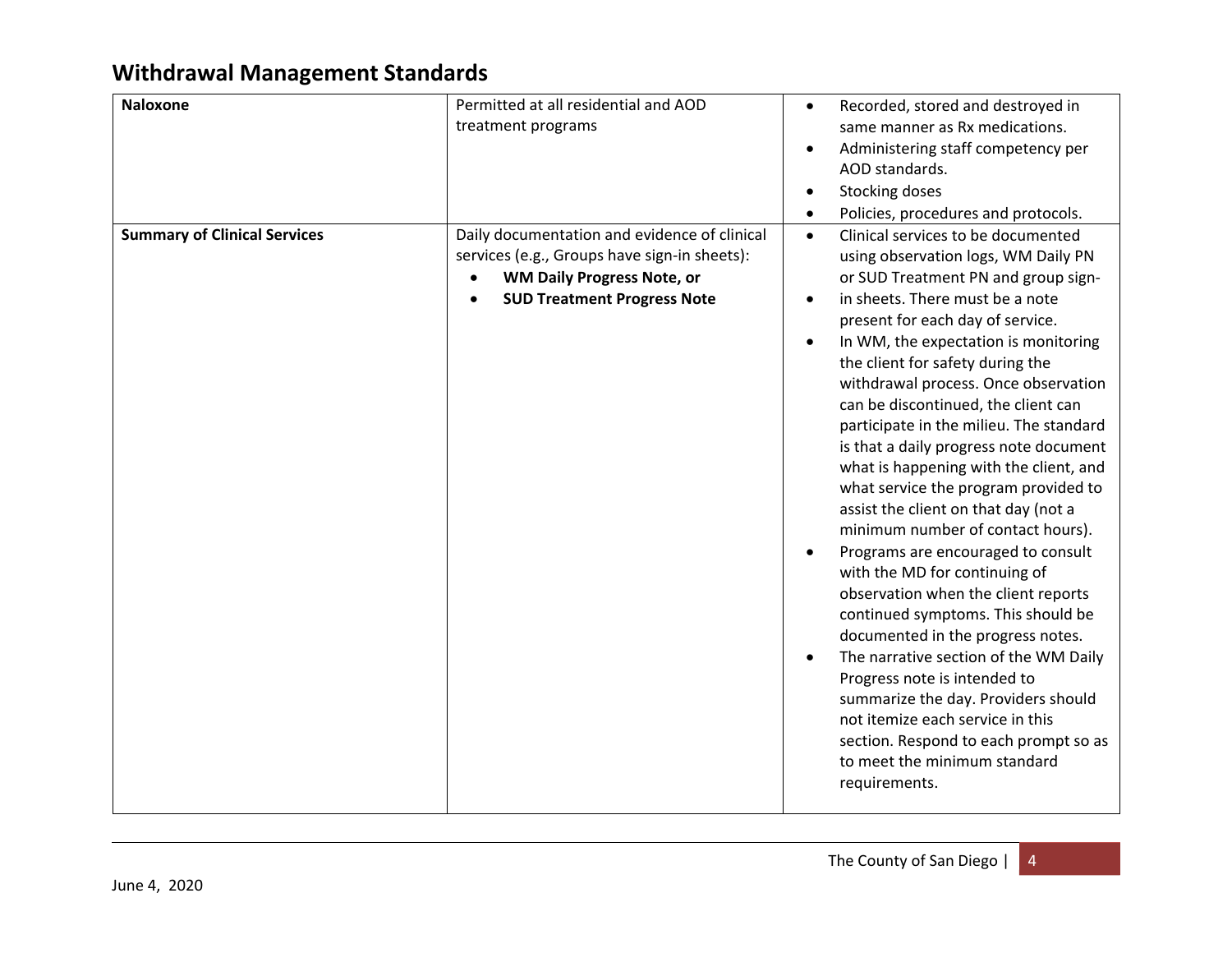| <b>Group Sign in Sheet</b> | Use the group sign in sheet form to<br>$\bullet$<br>document attendance at each group<br>session (See SUDPOH Appendix D.4).<br>The group sign in sheet must be<br>completed and signed the same day<br>the group was provided. | The topic and start/end time must be<br>$\bullet$<br>documented on this sheet and must<br>match the topic and start/end time<br>documented on the service record<br>portion of the progress note (don't<br>forget to add AM/PM).<br>Client's full (first and last) printed<br>names must be adjacent to their<br>signature. The SUD or LPHA printed<br>name must be adjacent to their<br>signature and date signed. |
|----------------------------|--------------------------------------------------------------------------------------------------------------------------------------------------------------------------------------------------------------------------------|---------------------------------------------------------------------------------------------------------------------------------------------------------------------------------------------------------------------------------------------------------------------------------------------------------------------------------------------------------------------------------------------------------------------|
| <b>Discharge Plan</b>      | Completed prior to a planned discharge.                                                                                                                                                                                        | Assist client in preparing for relapse<br>$\bullet$<br>triggers and how to avoid them, along<br>with support plan that includes<br>referrals for ongoing care and<br>resources.<br>Must be signed and dated by<br>counselor and client with a copy<br>offered to the client and original<br>placed in the client record.<br>Reminder, ASAM LOC<br>Recommendation form is completed<br>prior to a planned discharge. |
| <b>Discharge Summary</b>   | Completed within 72 hours from the last face-<br>to-face or telephone contact with client.                                                                                                                                     | Written summary of the treatment<br>$\bullet$<br>episode including duration of<br>treatment, reason for discharge,<br>whether voluntary or involuntary,<br>discharge prognosis and disposition.<br>Complete CalOMS Discharge in<br>SanWITS.<br>Use CalOMS Administrative Discharge,<br>if client has left treatment and cannot<br>be interviewed.                                                                   |